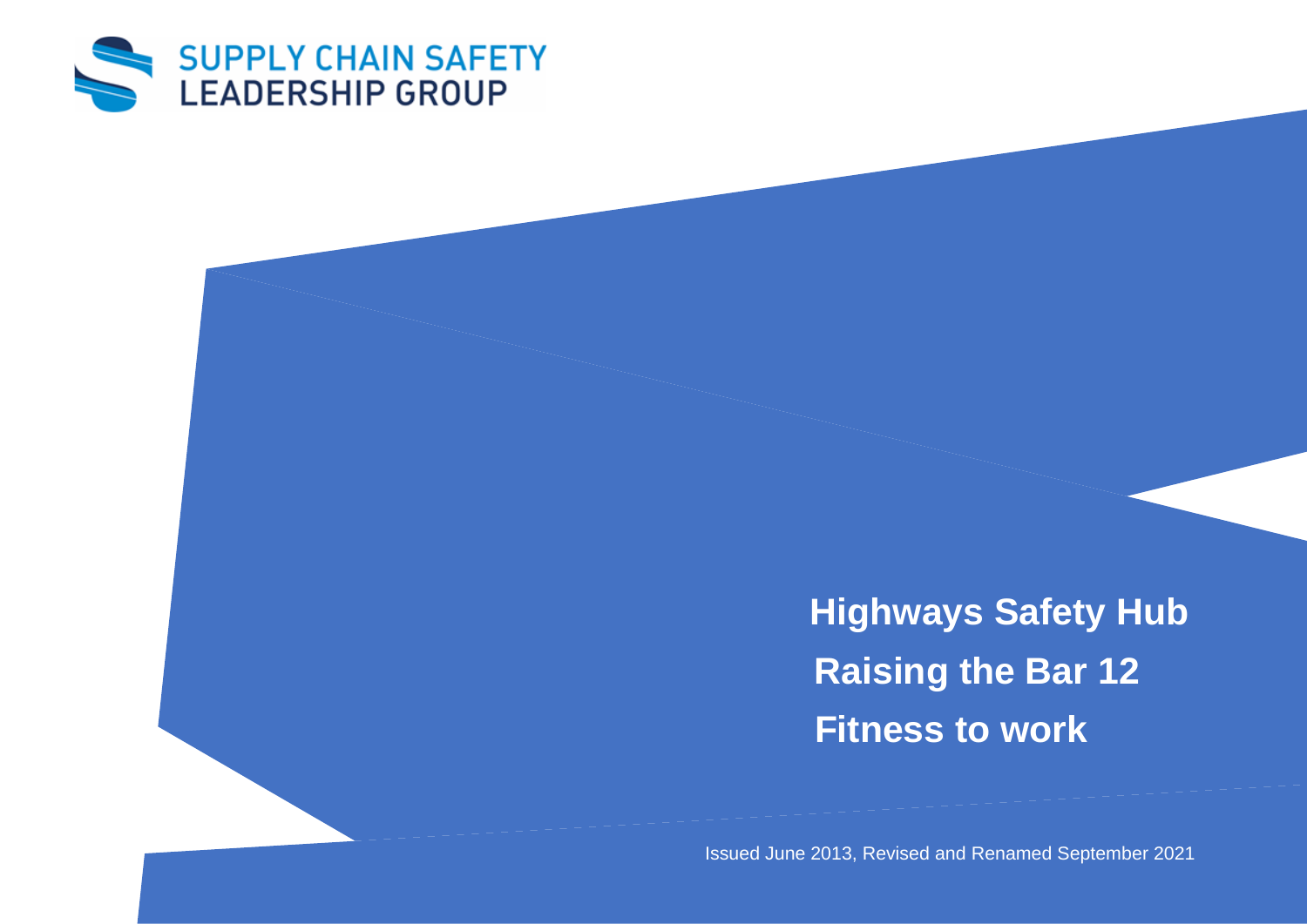# **Contents**

| <b>Objective</b>                                        | 1              |
|---------------------------------------------------------|----------------|
| <b>Scope</b>                                            | 1              |
| <b>Background</b>                                       | 1              |
| <b>Governance Requirements</b>                          | 1              |
| <b>Minimum requirements</b>                             | 1              |
| Guidance -                                              | $\overline{2}$ |
| <b>Overview</b>                                         | $\overline{2}$ |
| <b>Safety Critical Medical Assessments</b>              | $\overline{2}$ |
| <b>Frequency of Safety Critical Medical Assessments</b> | $\overline{2}$ |
| <b>Substance Misuse</b>                                 | $\mathbf{3}$   |
| <b>Drugs</b>                                            | $\mathbf{3}$   |
| <b>Types of Tests</b>                                   | 3              |
| <b>Definitions Used to Interpret Results</b>            | 4              |
| <b>Action on Results</b>                                | 4              |
| <b>Prescribed &amp; Over the Counter Medication</b>     | 4              |
| <b>Alcohol</b>                                          | 4              |
| <b>Drug &amp; Alcohol Policy</b>                        | 5              |
| <b>General Data Protection Regulations</b>              | 5              |
| <b>References</b>                                       | 5              |
| <b>Appendix 1 - Flow Chart</b>                          | 7              |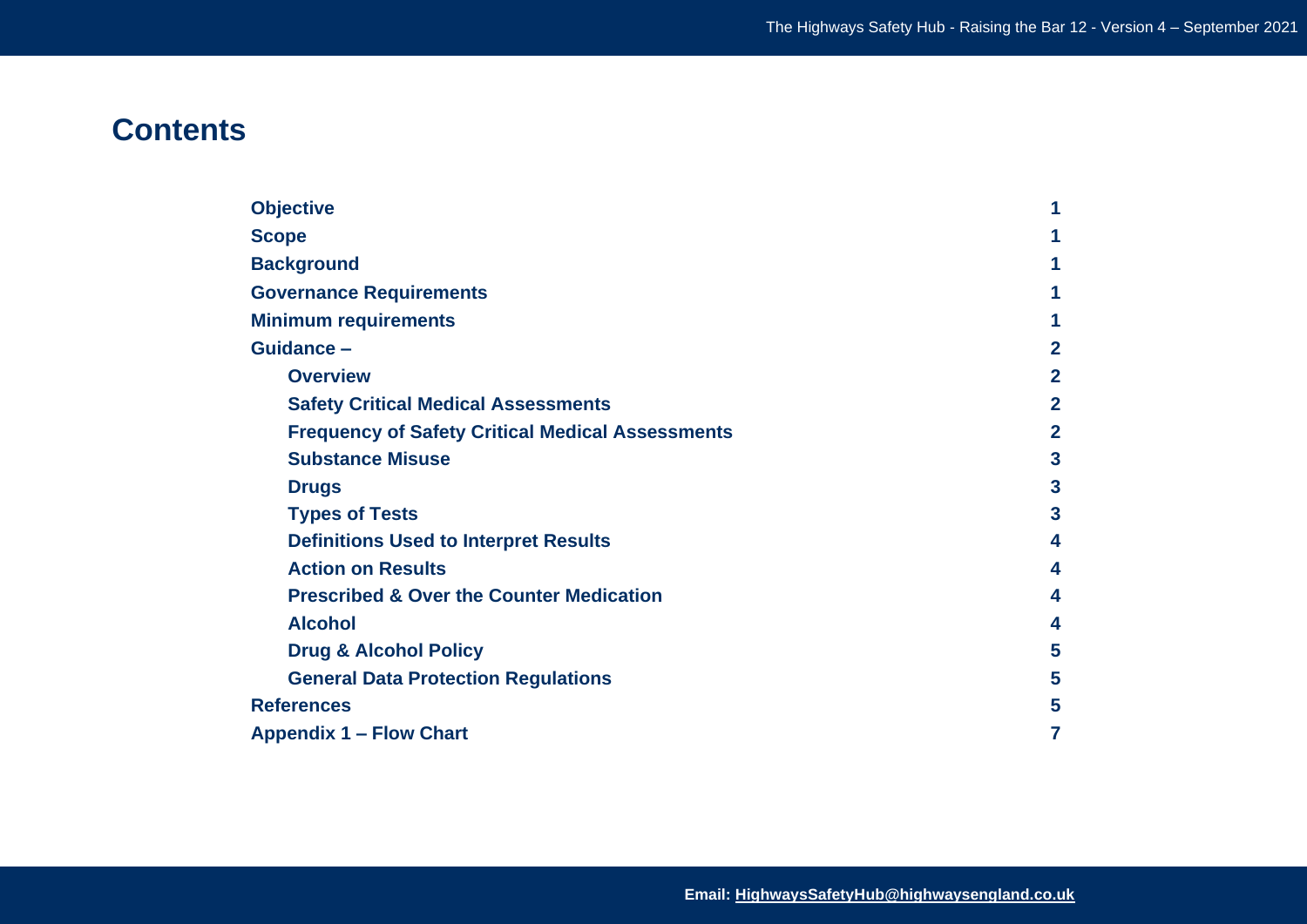## **Objective**

This Raising the Bar Guidance Document provides practical guidance on aspects of fitness for work criteria. In particular it seeks to create a consistent approach to safety critical medicals and drug and alcohol testing.

This document should be read in conjunction with Raising the Bar 23 Site Inductions.

## **Scope**

The expectation is that this Raising the Bar Guidance Document will apply across all National Highways worksites and will be implemented by all supply chain partners working with National Highways.

Health surveillance requirements are excluded from the scope

## **Background**

Safety critical work (or roles) were defined in the Faculty of Occupational Medicine's "Guidance on alcohol and drug misuse in the workplace" 2006 as: **" those involving activities where, because of risks to the** 

## **individuals concerned or to others, the employees need to have full, unimpaired control of their physical and/or mental**

**capabilities…".** Safety critical work is determined on the basis of risk and any employee undertaking any high-risk activity, working in a high risk environment or conducting an activity where their health could have a critical impact on the safety of themselves or others is deemed to be safety critical. As a result of the working environment the majority of people working on National Highways contracts are safety critical.

## **Governance Requirements**

There is a clear expectation within the Supply Chain Safety Leadership Group, Common Intent Document on Health by Design that all those working on the strategic road network are fit for work.

## **Minimum Requirements**

The following elements are mandatory requirements and suppliers shall ensure these elements are applied fully on National Highways sites.

## **Mandatory Elements**

**Safety Critical Workers** - anyone within the scope of either of the following two statements will be required to demonstrate that they have had a **safety critical medical assessment** before starting work:

- 1. Any person required to work within 5 meters of live traffic without a fixed barrier and an adequate barrier deflection zone.
- 2. Any person working within temporary traffic management (even if fixed barrier) in a high-speed environment (50mph or more, prior to any temporary traffic restrictions being implemented.)

A fully inducted individual who has been declared fit for work can accompany up to two visitors who would otherwise be covered by the road worker definition above.

In the few occasions when personnel are not within the scope of the above definition there are some roles which are likely to be safety critical in all circumstances, these include:

- Mobile plant operators
- Tunnellers or those working in a confined space
- Banskmen, Traffic Marshals and Slinger Signallers
- Tasks carried out at height where collective preventative measures to control risk are not practicable, e.g. scaffolders, steel erectors and persons erecting or dismantling tower cranes

**Drug & Alcohol Testing** – pre-start, random and for cause testing including post incident will be undertaken on all National Highways work sites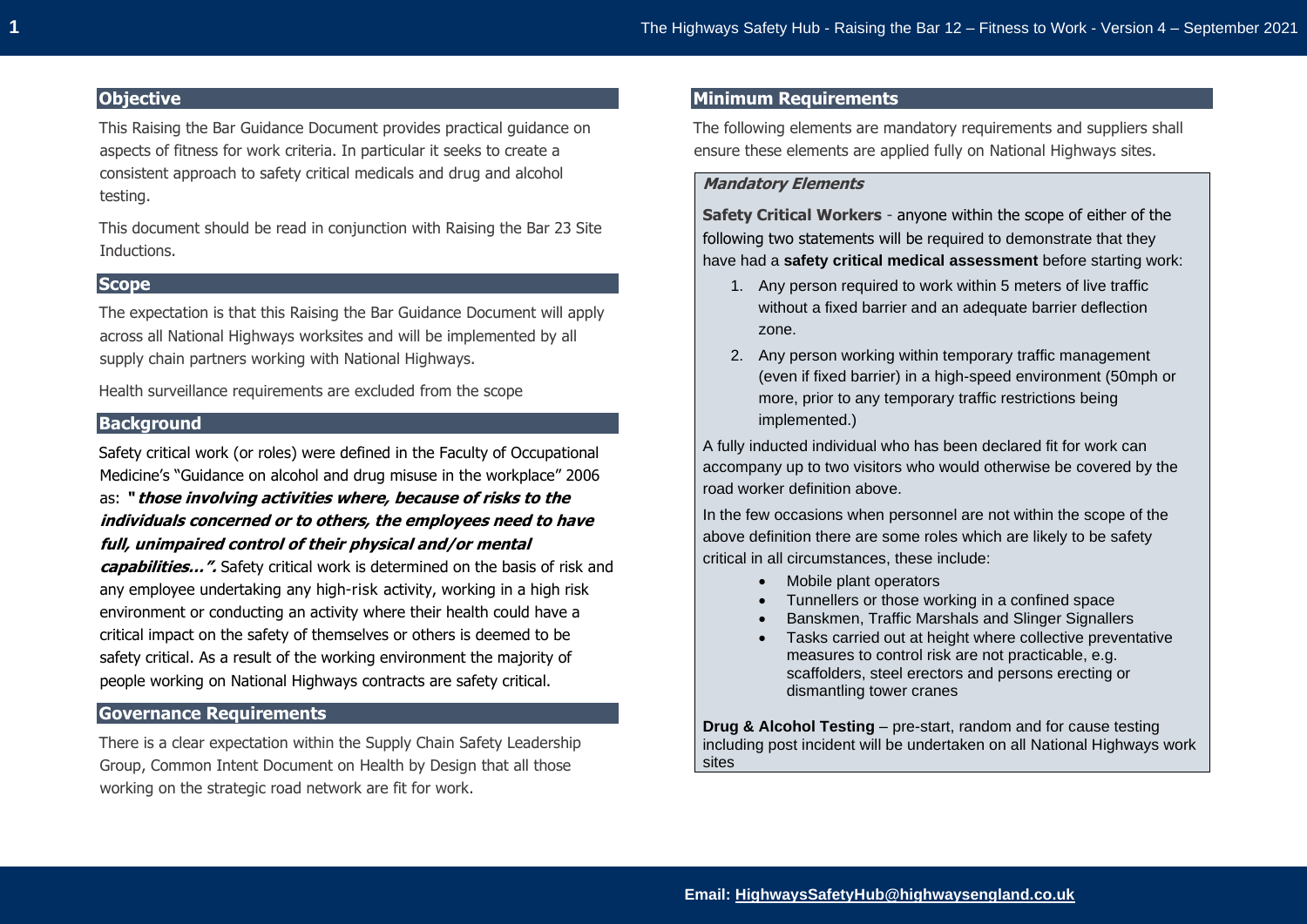## **Guidance**

#### **Overview**

**The following guidance is written with the expectation that it represents best practice and as such should normally be followed unless a better local solution has been devised to meet the overall objective.** 

#### **Safety Critical Medical Assessments**

Safety critical medical assessments help prevent individuals being placed in roles for which they are not medically fit which can impact their own safety, their colleagues' safety and members of the travelling public when working adjacent to live traffic.

Safety professionals must be guided by their Occupational Health provider in regard to the detailed content of the assessment undertaken and the reason for the medical must be explained to individuals and their consent obtained. The medical assessment must ensure that individuals are not suffering from medical conditions, or are taking medical treatments which are likely to cause the following:

- › A sudden loss of consciousness
- › Impairment of awareness or concentration
- › Sudden incapacity
- › Temporary visual impairment
- › Impairment of balance or co-ordination
- › Significant limitation of mobility
- › Significant limitation of dexterity
- › Reduced cardiovascular capacity
- › Acute psychological event

#### **Frequency of Safety Critical Medical Assessment**

The frequency of medicals is dependent upon risk/age:

- $\rightarrow$  Under 54 Every three vears.
- $\rightarrow$  55-65 Every two years
- › Over 65 Annual
- $\rightarrow$  All crane operators whatever age Annual

If an individual can provide evidence that they have had a safety critical medical to the standard defined in this document within the timescales above they do not need to have a new medical assessment for each contract they work on.

There should be a system in place so that the underlying approach is to match the requirements of the particular task with the fitness and abilities of the person.

Employers should provide the medical assessment at no cost to the employee, where work is sub-contracted the Principal Contractor must check that their supply chain personnel covered within the definition have safety critical medicals and that these have been conducted to the specified standard.

For safety critical work the following general fitness should be assessed by a suitably qualified Occupational Health professional. It is recommended that when outsourcing Occupational Health services a SEQOHS accredited provider is used. (Safe Effective Quality Occupational Health Service). Following the assessment the employer will be informed of the fitness of the individual by their occupational health provider either:

- › Fit
- › Fit with reasonable adjustment
- › Fit with specific restrictions to carry out tasks
- › Unfit (subject to application of Equality Act)

This allows matching of individuals to suitable jobs and is important for both traffic management and road works to ensure that individuals are fit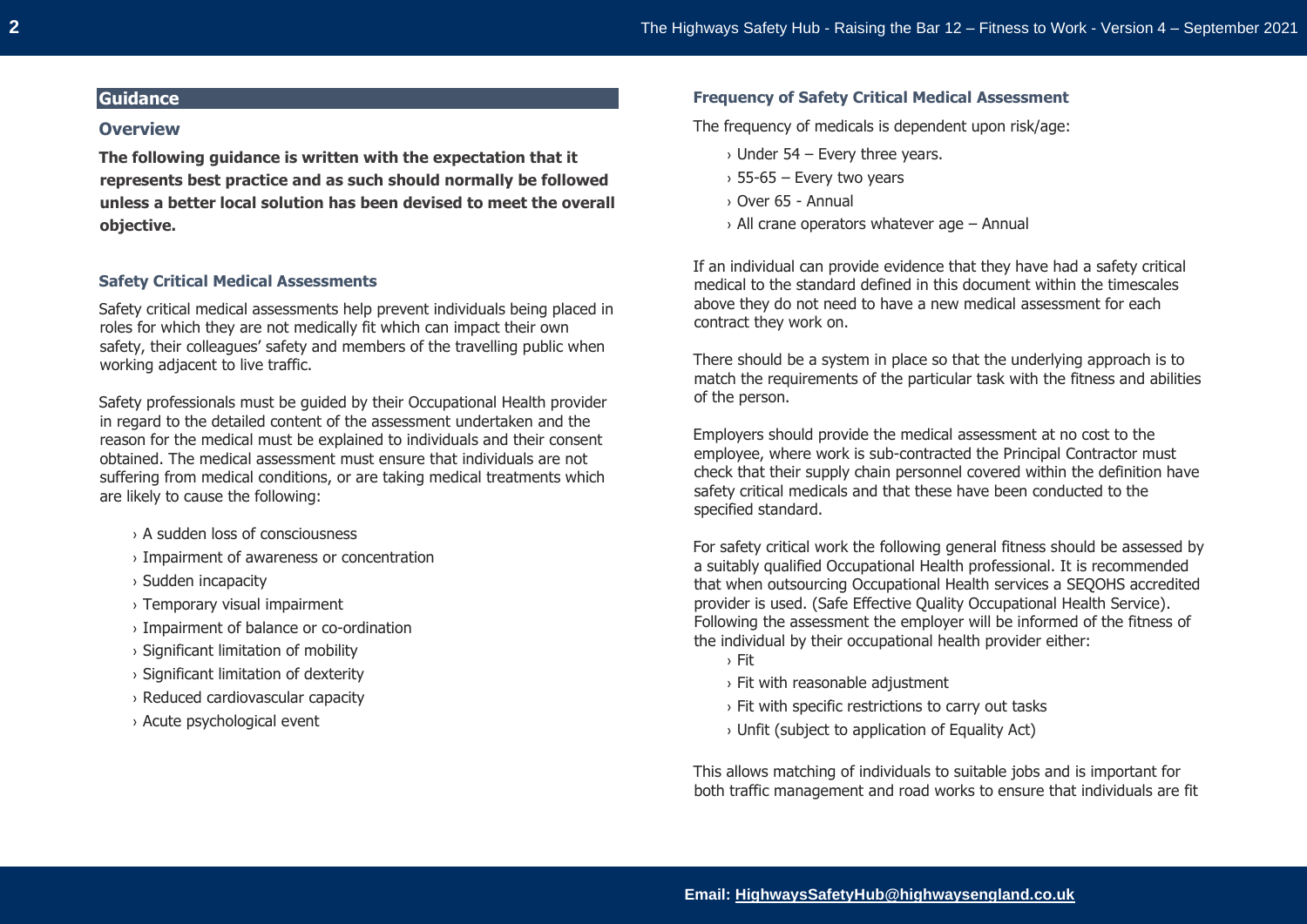to carry out the job, their health will not compromise the safety of themselves or others and the job will not exacerbate any pre-existing health problems.

Where an Occupational Health professional recommends a functional assessment, this should be undertaken under direction to ensure the assessment is relevant to the individual's specific health issue and their job role.

If an individual experiences any change in their health or fitness that may prevent them from undertaking their role safely, they have a duty to inform their employer.

#### **Substance Misuse**

Substance abuse is potentially a serious threat to the individual involved and any other person working alongside them.

Awareness campaigns and health promotion around this topic should be considered as part of the overall occupational health provision.

A system should be in place for testing for substances which could affect performance on the following basis:

- › Pre-start screening
- $\rightarrow$  For cause testing following an incident or accident or where someone is suspected to be under the influence of a prohibited substance
- › Random testing of persons on the project of at least 10% of workforce per year

Where testing on a project or contract identifies any specific issues, testing should be increased.

#### **Drugs**

Pre-start indicative testing should test for the following as a minimum:

- › Cocaine
- › Cannabis
- › Methamphetamine
- › Benzodiazepine
- › Opiates
- › Amphetamines

For cause or random testing and any chain of custody testing should test for the same 6 drugs plus the following:

- › Barbiturates
- › Buprenorphine
- › Ketamine
- $\rightarrow$  EDDP a metabolite of methadone

Plus, any other drug as advised by your provider on a risk assessed basis.

Contracts with Network Rail interface must refer to the current Network Rail standard in line with Sentinel.

There is a **zero tolerance** for the presence of drugs, with the exception of prescription and over the counter drugs. (See Section on Prescribed & Over the Counter Medication)

#### **Types of Tests**

For pre-start screening, often undertaken at site induction, many organisations opt to use an instant saliva swab testing kit. The benefits of this testing method are:

- › Instant results
- › Quick and easy to self-administer under supervision
- › Cost effective
- $\rightarrow$  Less invasive than urine testing
- › Suitable for mass screening of the workforce

At the current time there is no British Standard or European Standard for instant saliva swab testing kits, but providers of this type of test should be accredited to ISO 9001 quality standard.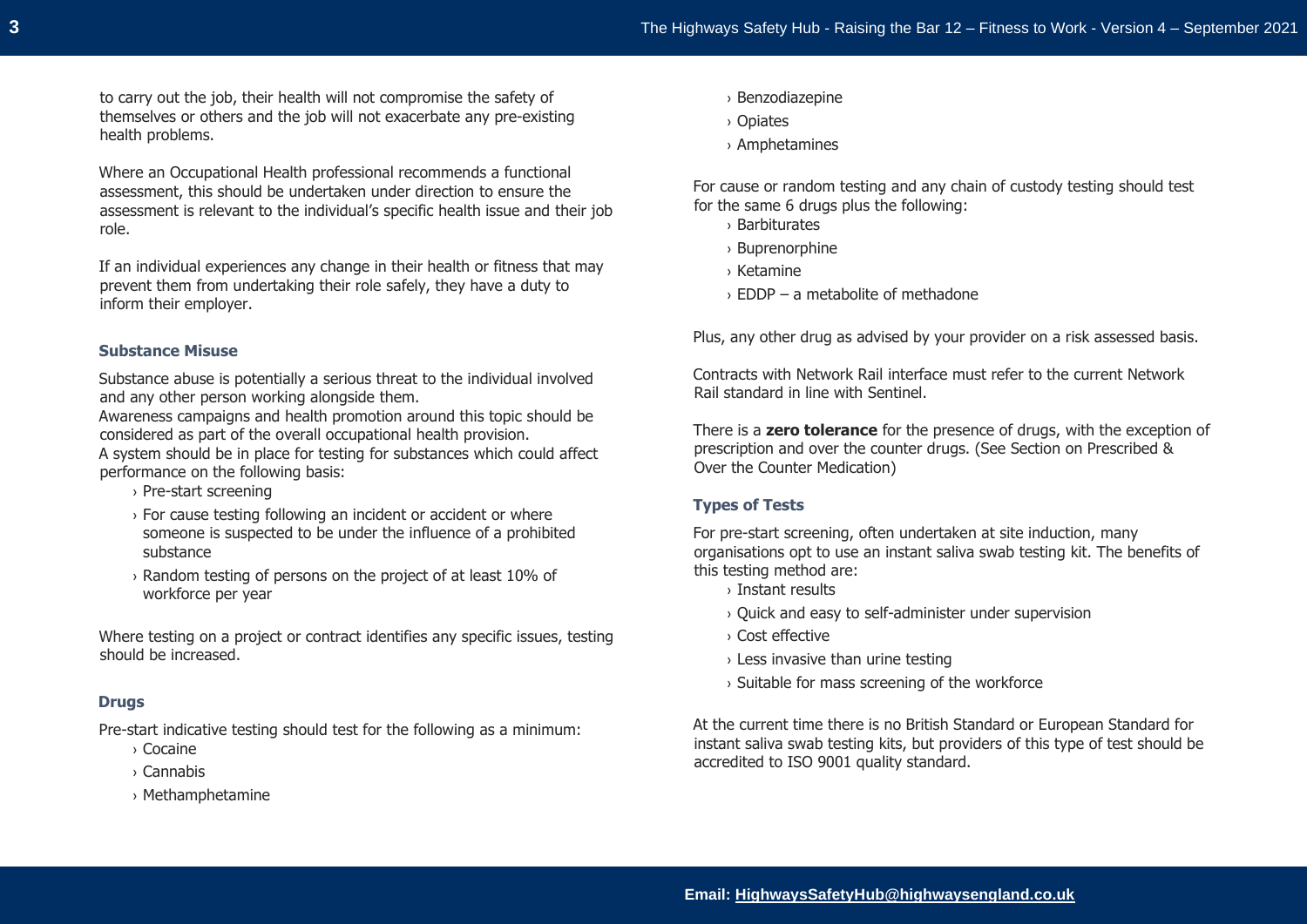When undertaking any chain of custody testing where a sample of urine or saliva is analysed at a laboratory suppliers must ensure that:

- $\rightarrow$  The sample is taken by a person who is trained in Chain of Custody procedures
- $\rightarrow$  Chain of custody protocol is followed including persons giving consent for the sample, and given copies of relevant information
- › The laboratory used for analysis must be UKAS accredited

## **Definitions Used to Interpret Results:**

- $\rightarrow$  Negative no presence of drugs or alcohol, fit to commence work
- $\rightarrow$  Non-negative indicative test undertaken at site which has proved to be not negative and requires further analysis by chain of custody testing
- $\rightarrow$  Positive positive for alcohol or drugs (confirmed by laboratory test), not fit to commence work
- $\rightarrow$  Chain of Custody testing a test specifically designed to maintain and document an audit trail for a sample provided for analysis safeguarding the identity and integrity of the sample from collection through to reporting of the test results, leading to the production of a legally defensible report.

## **Actions on Results**

A worker providing a negative test can commence or continue working as normal.

A worker providing a non-negative indicative test must be suspended from any site based work pending the results of a full Chain of Custody test analysed at a UKAS accredited laboratory. It is essential that any initial non-negative result is confirmed by a laboratory positive result showing the presence of drugs for which there is no legitimate medical need. A worker providing a positive test is not permitted to start or continue working on the strategic road network. Principal Contractors should refer to individual contract requirements for details of any time restrictions that may apply.

Please refer to the flow chart in Appendix 1 for more information.

#### **Prescribed & Over the Counter Medication**

If a safety critical worker is taking any prescribed or over the counter medication and the label indicates cautions such as "must not operate machinery" or "must not drive" or if they are experiencing any side effects such as drowsiness, fatigue or dizziness they must advise their supervisor and employer immediately and will not be considered fit to work whilst experiencing these issues. Commonly prescribed and over the counter medications which can cause reactions include:

› Painkillers such as tramadol and codeine

› Over the counter antihistamines taken for hay fever and other allergies

If no side-effects are being experienced the worker would be fit for work but they may be picked up as a non-negative result on a drugs test. This would result in suspension and a Chain of Custody test. In these circumstances information relating to the medication being taken, including the dosage, must be included on the laboratory form when submitting the Chain of Custody test. The laboratory will be able to confirm whether the level of prohibited substance detected is consistent with the medication being taken. If the laboratory test confirms this, a worker can then be permitted to work.

#### **Alcohol**

Permitted alcohol limits are more stringent than UK drink driving rules and are detailed in the table below:

| <b>Breath</b>           | Urine                  |
|-------------------------|------------------------|
| (BrAC) micrograms/100ml | (UAC) milligrams/100ml |
|                         | 39                     |

Alcohol is tested for by means of calibrated breath testing equipment which produces an immediate displayed / printed result.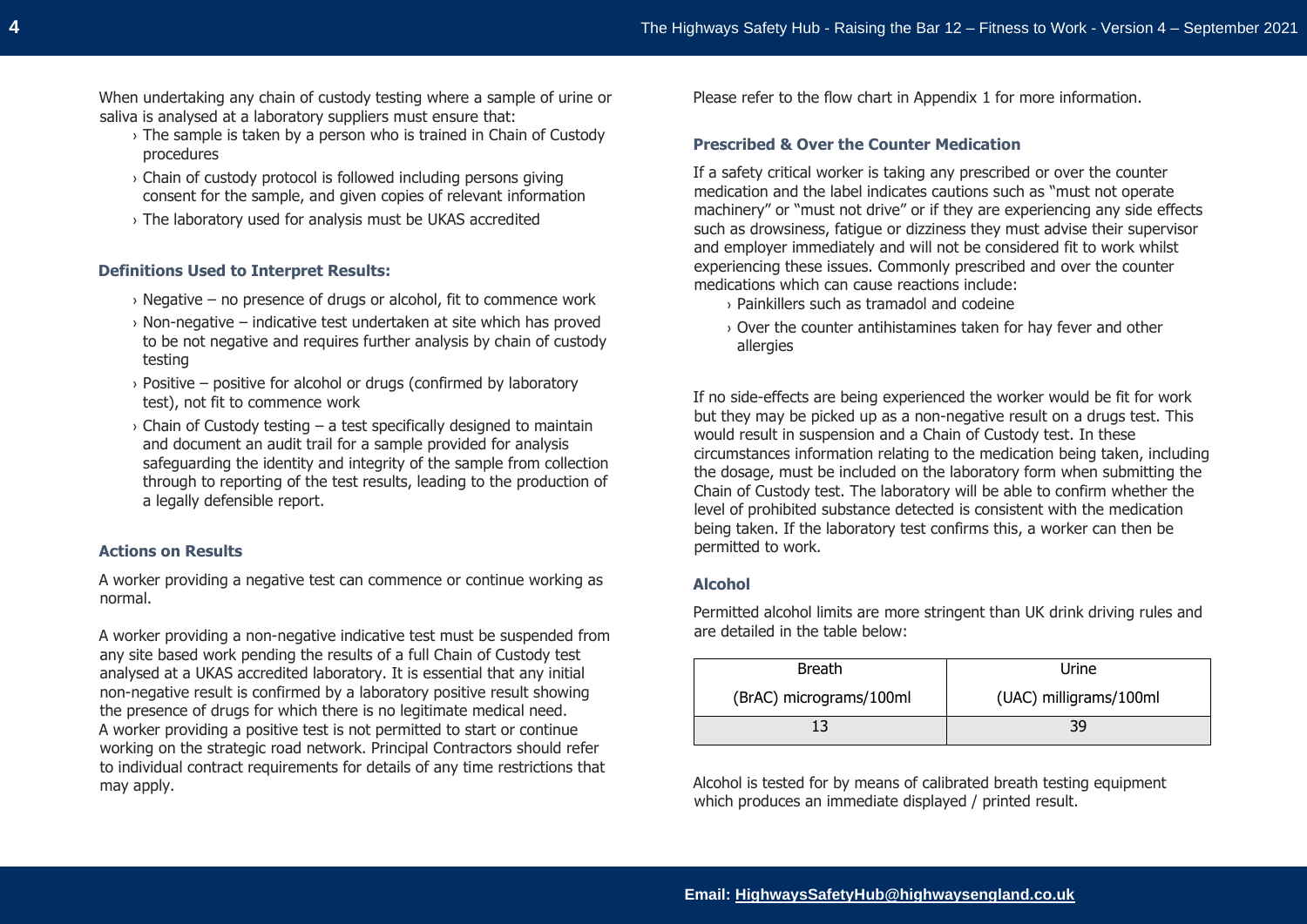If a person states that they are unable to provide a sample of breath for medical reasons (asthma, COPD or similar) a urine sample can be used to provide an alcohol reading. This will not provide an instant result.

When completing a breathalyser test the tester must ask the following, in

the last 20 minutes have you?

- › Consumed any alcohol?
- › Used any mouth spray?
- › Used any mouth wash?
- › Used any medication?
- › Eaten anything?
- › Inhaled anything?
- › Taken anything?

If the test subject answers yes to any question the tester must then wait for 20 minutes before administering the breath test.

If the individual provides a sample that is above the permitted level, then a second test will be carried out five minutes after the initial test. In the event of two different readings, the specimen with the lower proportion of alcohol in their breath will be used as the definitive result, and the other will be disregarded.

## **Drug & Alcohol Policy**

All Principal Contractors and their supply chain partners working on National Highways work sites must have a written Drug & Alcohol Policy which is communicated to all their employees. The Policy must be structured to include the following topics:

- › Purpose & Scope of the Policy
- $\rightarrow$  Arrangements for Testing prestart, random and for cause
- › Consent for Testing
- › Record Keeping
- $\rightarrow$  Individuals Seeking Help for Substance Abuse Rehabilitation
- › Link to Disciplinary Process for Confirmed Positive Results

## **General Data Protection Regulations (GDPR)**

Data collected for any purpose is covered by GDPR and data collected for the purposes of drug and alcohol testing is classified as "sensitive" data. It is essential that individuals understand the potential consequences of providing a positive test result, and that their data and information relating to test results is kept confidential and not shared with anyone else. A full Data Protection Impact Assessment will be necessary in relation to the Drug and Alcohol Policy and how it is implemented.

For safety critical medical assessments and other health related data individuals must also be provided with access to their medical records at any time.

## **References**

Below is a list of publications where you can find important information surrounding the legislation & guidance on medical fitness and drug and alcohol testing:

DVLA Assessing Fitness to Drive – a guide for medical professionals Assessing fitness to drive: a guide for medical professionals - GOV.UK (www.gov.uk)

Network Rail Level 2 Specification - Competence specific medical fitness requirements and occupational health provider requirements for medical assessments [Medical Standards | Safety Central \(networkrail.co.uk\)](https://safety.networkrail.co.uk/healthandwellbeing/network-rail-employee-area/medical-standards/) (Password is wellbeing)

Occupational Health Standards in the Construction Industry – HSE Research Report RR584 [Occupational health standards in the construction](https://www.hse.gov.uk/research/rrhtm/rr584.htm)  [industry \(hse.gov.uk\)](https://www.hse.gov.uk/research/rrhtm/rr584.htm)

Helpful resources for writing a Drug and Alcohol Policy etc. On the HSE website: [Managing drug and alcohol misuse at work -](https://www.hse.gov.uk/alcoholdrugs/) HSE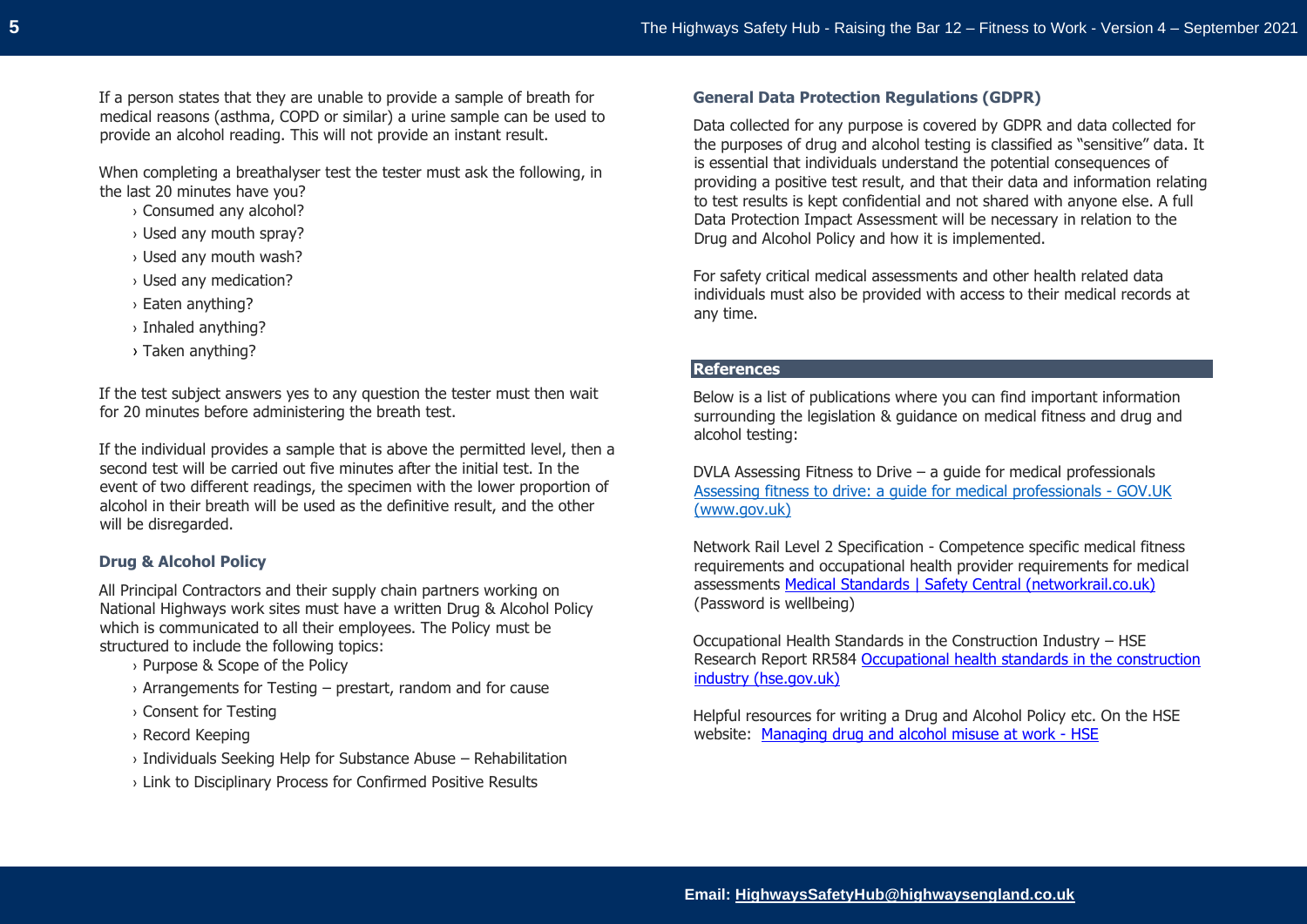### **Legislation & Codes of Practice:**

- › Equality Act 2010 Code of Practice Equality and Human Rights Commission;
- › Code of Practice Employment and Occupation Disability Rights Commission;
- › Guide to the General Data Protection Regulation (GDPR) Information Commissioner's Office;
- › An Employer's Guide to Engaging an Occupational Health Physician Faculty of Occupational Medicine;
- › The Health and Safety at Work etc. Act 1974;
- › The Data Protection Act 2018;
- › The General Data Protection Regulation 2016;
- › The Management of Health and Safety at Work Regulations 1999 as amended (MHSWR);
- › Construction (Design & Management) Regulations 2015
- › Equality Act 2010
- › Access to Medical Report Act 1988